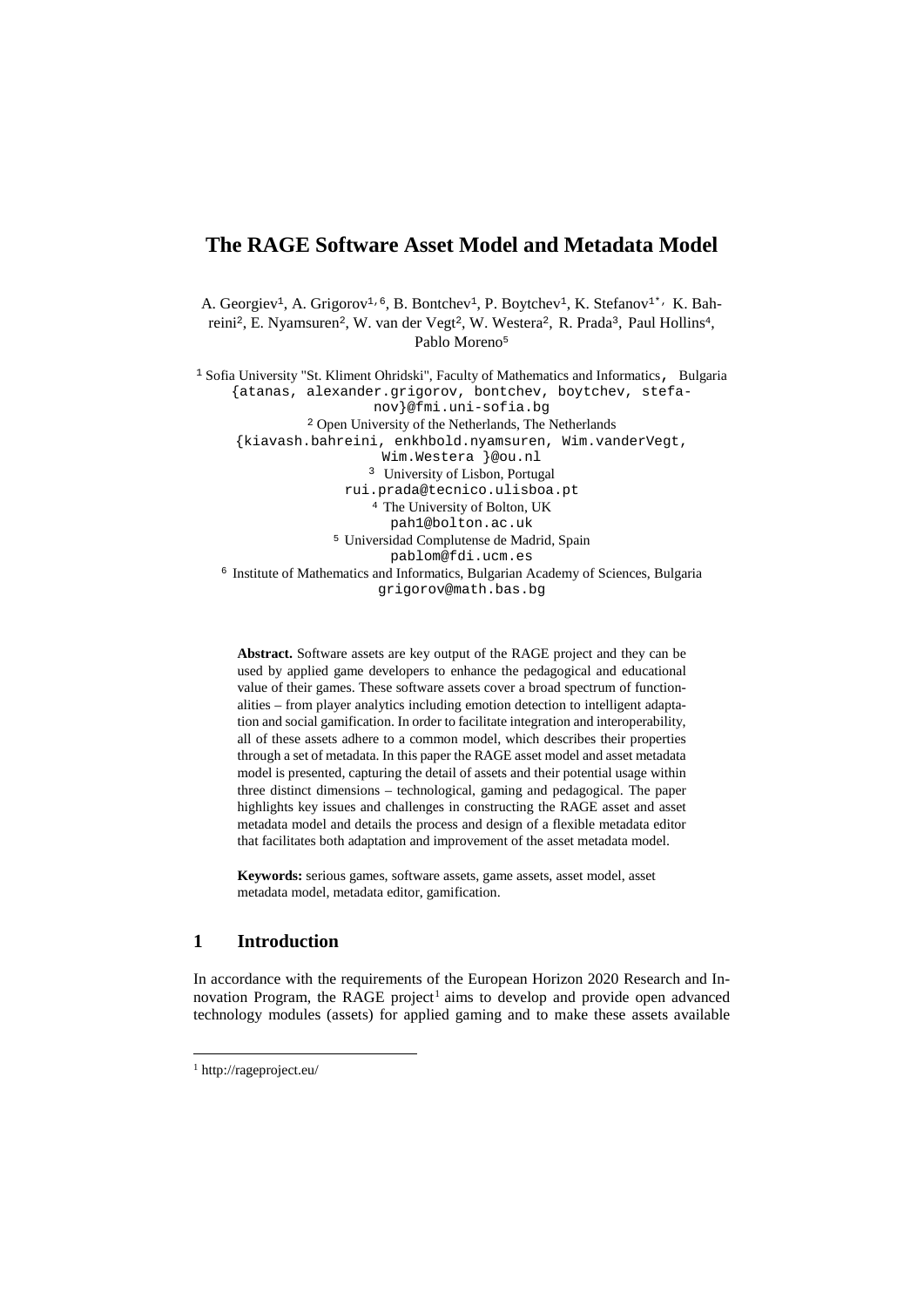through a repository that encourages further development, sharing reuse and repurposing of the assets. The assets address pedagogically oriented functions that support game-based learning, particularly in the capture and assessment of user data and the support of strategic interventions and social representations in the game. The purpose of these assets is to support game studios in developing high-quality, pedagogically authentic applied games.

RAGE game assets will be stored in the game asset repository, a central component of a RAGE Applied Gaming Ecosystem. In this context many of the existing approaches and methodologies used by game development companies cannot be directly applied as they typically focus on design and development of bespoke domain-specific games.

In this paper we try to provide answer to the following main research problem, identified in the RAGE project: How do we enrich and transform advanced gaming technologies into self-contained assets for applied gaming that facilitate essential pedagogical functions, that can be linked together into higher level aggregates and that can be easily integrated in existing game platforms?

## **2 The RAGE Asset definition and model**

A RAGE Asset is defined as a self-contained solution that demonstrates economic value potential, based on advanced technologies related to computer games, and intended to be reused or repurposed across a variety of game platforms. The RAGE assets comply with the asset definition of the W3C ADMS Working Group [19], which refers to abstract entities that reflect some "intellectual content independent of their physical embodiments". In principle, not all assets include software, e.g. media assets, common in game development, may refer to graphical objects, audio files, videos and other such objects. This paper focuses specifically on the software assets. The RAGE assets contain advanced game technology components (software), enriched and transformed to support applied games development. They are supported by value adding services and attributes (artefacts), such as instructions, tutorials, examples and best practices, instructional design guidelines and methodologies, connectors to major game development platforms and content authoring tools/widgets for game content creation. These additional artefacts not only support but enhance assets usage. [Fig.](#page-2-0) 1 provides an exemplar of a RAGE asset and related artefacts.

In order to preserve the software asset's portability across different game engines and platforms, a component-based asset architecture has been described and validated elsewhere [1]. This architecture addresses both the internal workings of an asset and the level of interaction of assets with the outside world, including the mutual communications between assets. The RAGE architecture avoids any dependencies on external software frameworks and minimize any code that may hinder integration with game engines. Furthermore, it relies on a limited set of standard software patterns and wellestablished coding practices.

A centralized Asset Manager component is included as a coordinating agent, which is used for the registration of the assets and for the use of shared code that is commonly used by multiple assets, such as the name and the type of the game engine, or user login/logout info for assets that would need a user model.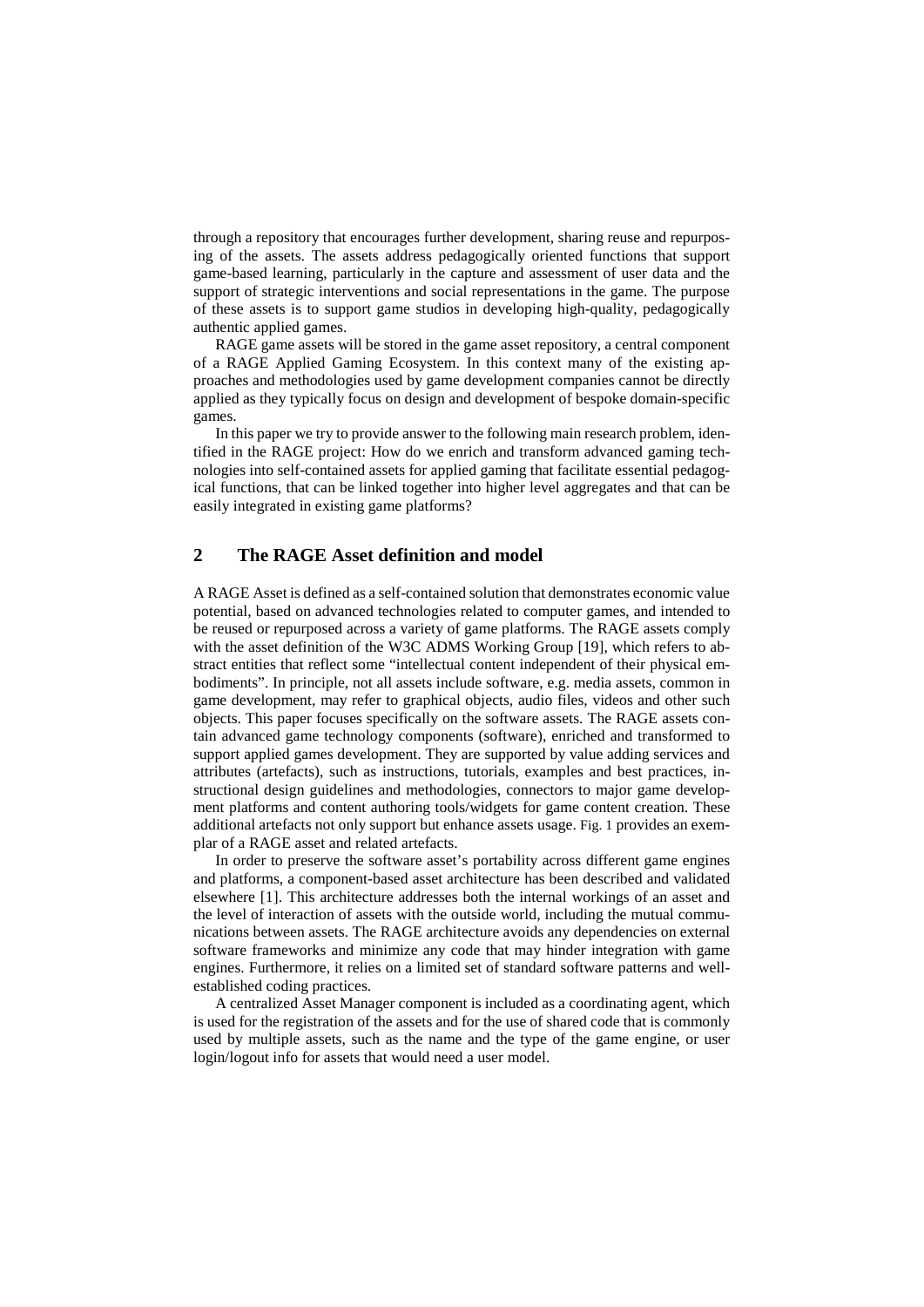

**Fig. 1.** Example of a RAGE Asset

<span id="page-2-0"></span>Proofs of concept in four principal code bases (C#, Java, C++ and TypeScript/JavaScript) have validated the RAGE architecture [1]. In addition, the easy integration of the HAT asset (difficulty adaptation routine) in three different game engines (Unity, MonoGame and Xamarin) has been successfully implemented [2], demonstrating the portability and flexibility of the RAGE asset architecture.

Using interoperability components or named assets in game development involves three different broad disciplines from computer science: software engineering (because the assets are implemented in games as software components), game development (as the assets are integral elements of different games) and Technology-Enhanced Learning (TEL) (as the assets should provide additional pedagogic "values" to the games).

In the following paragraphs we present the principal outcomes across these three related disciplines related to our research (section Related work), further we define the RAGE Asset Metadata model, and finally discuss our initial implementation findings in relation to the research question, highlighting key issues to be addressed.

## **3 Related work**

In the gaming domain the term *asset* is often applied to media files to be incorporated in a game. The Intel® XDK HTML5 Cross-platform Development Tool<sup>[2](#page-2-1)</sup> offers an asset manager for game development in conjunction with several game platforms. Here assets are considered as audio-visual game objects, to be included in a project. Similarly, the Unity Asset Store<sup>[3](#page-2-2)</sup>, which is a prosumer-based community and market for game assets, is dominated by such media assets, these are imported and used in the Unity game engine. Historically game developers would apply the term *asset* for such media files rather as opposed to software artefacts, the Unity Asset Store is increasingly including software assets, e.g. code for physics, special effects, controller software, Graphical User Interface software, Artificial Intelligence, and maze generation.

<span id="page-2-2"></span><span id="page-2-1"></span> <sup>2</sup> https://software.intel.com/en-us/html5/tools

<sup>3</sup> https://www.assetstore.unity3d.com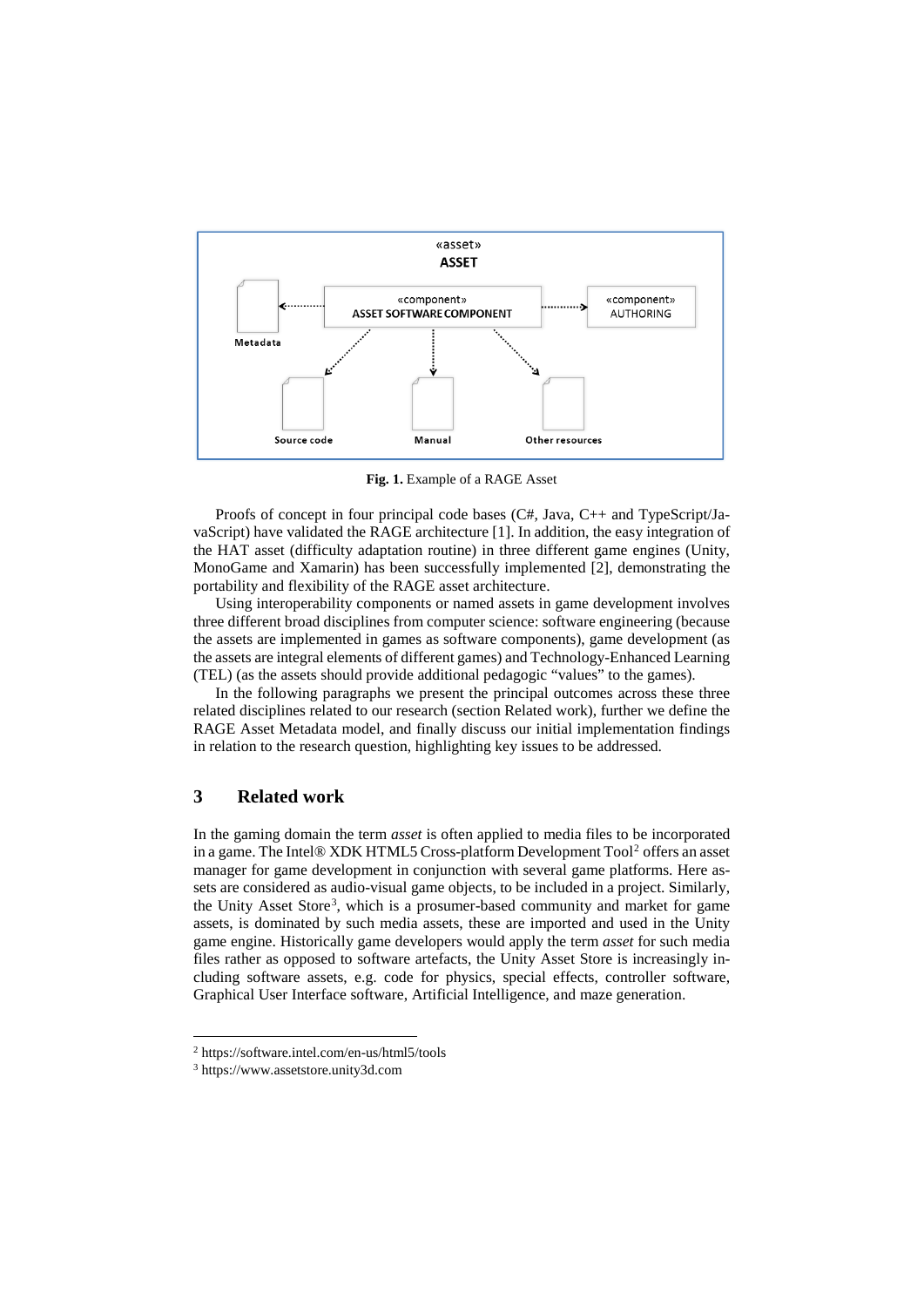However, this particular and quite specific definition of assets in game world is not useful for the RAGE project purpose. For a more detailed understanding of how to describe and classify assets, we start with the analysis of best practices from the Technology-Enhanced Learning domain (TEL) and the games for learning (applied gaming and serious gaming) domain.

By exploring a variety of game ontologies/taxonomies, we have an established position on classifying assets as game components. The best suited to the RAGE project are from two related propositions: SharpLudus Game Ontology [5] as well as the Game-Based Learning Systems (GBLS) Ontology initiative [6]. They both define the main structure and functions of applied games and their relationships with the TEL domain. One of the directions in applied games research is linked with the mapping of game mechanics and learning activities [7]. By exploring the LM-GM model (Learning Mechanics – Game Mechanics), the study addresses the similarities between game mechanics and educational components at the implementation level. A simplified game model based on Bloom's theory is in a similar vein. Peeters [8] present an ontology related to applied games, consisting of 6 main areas: Task domain, Trainee, Didactics, Instructor, World, and System. A mapping between game activities, learning activities and learning resources was presented by Prensky [9].

Very close to these ideas is an approach based on the concept of educational game design patterns. In general, applied games design patterns should be based on the wellestablished knowledge of game design patterns [10], with the addition of a second foundation besides entertainment: pedagogy. A major conceptual tool for better applied game design is the definition of pedagogically informed game design patterns. Kiili [11] identified a number of patterns, proposing six categories addressing key educational aspects. The mapping of learning functions onto game design patterns was presented by Kiili [12].

Whilst these efforts have attempted to link game design with learning design, another approach is based on extending the IEEE Learning Object Metadata (LOM) standard with additional features reflecting the game functionalities and how they affect learning. The SG-LOM profile adds new fields to the LOM categories "Educational", "Annotation" and "Classification" [13]. Hendrix [14] proposed a metadata schema for describing applied games also as an extension of the IEEE LOM standard by supplementing the number of fields to IEEE LOM and having two different levels. In [15] applied games are regarded as active learning objects (LO) that exchange information with the host Learning Management System (LMS) for tracking and assessment purposes.

An asset in the Information Technology (IT) domain of is generally defined as a collection of related artefacts that provides a solution to a problem [16]. Some asset definitions are restricted to content and/or media rather than software. For instance, Niekerk [17] distinguishes three major groups of "digital assets": textual assets (digital assets), images (media assets), and multimedia assets (a combination of different content forms). The IMS content packaging information model [18] likewise uses the word asset to describe the term resources: "the resources described in the manifest are assets such as Web pages, media files, text files, assessment objects or other pieces of data in file form".

IBM´s Reusable Asset Specification (RAS) [16] uses a high level definition of an asset as "a collection of related artefacts that provides a solution to a problem", allowing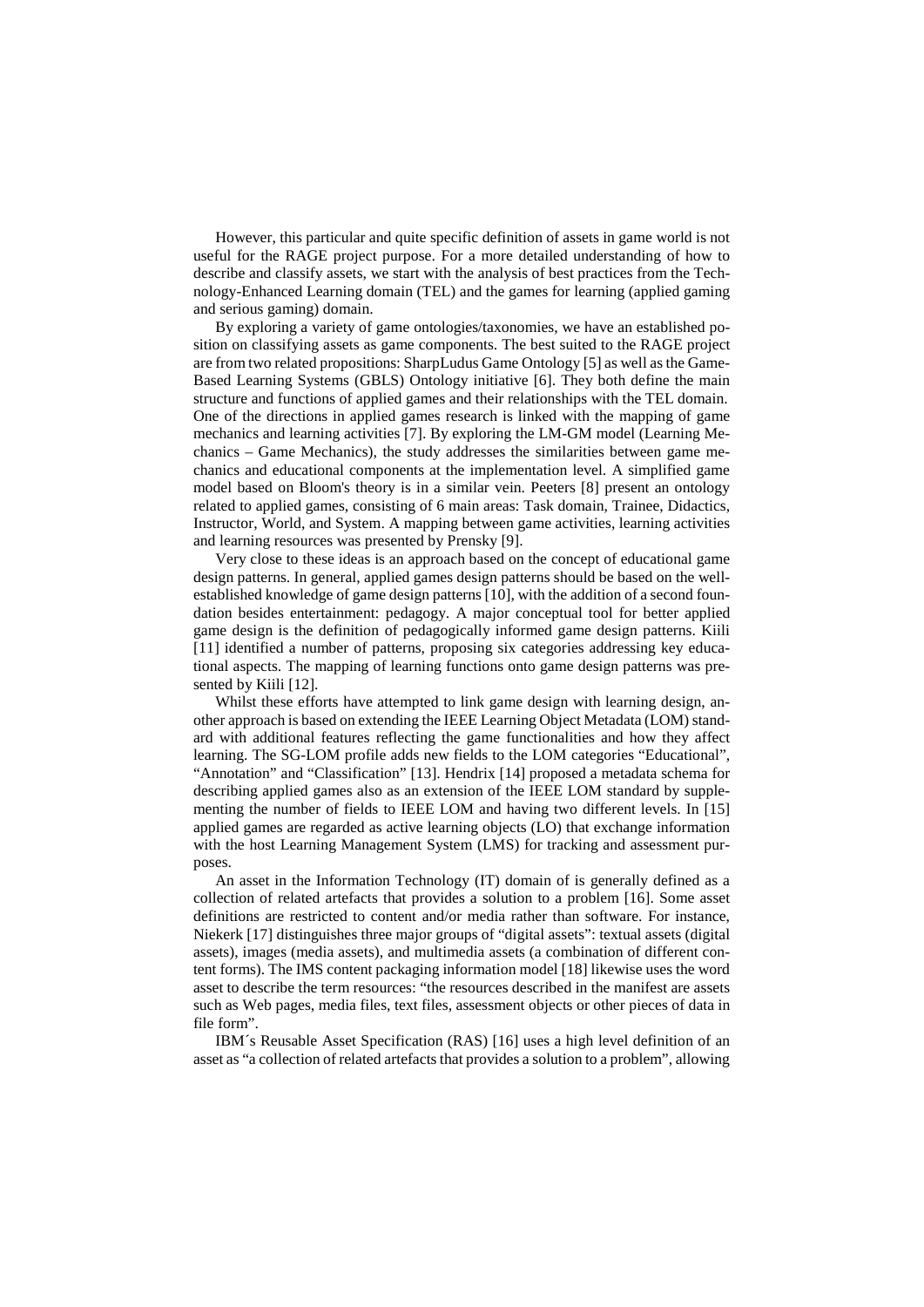it to package together as an asset almost anything: Models, Design documents, Patterns, Web services, Frameworks, Components, Requirements documents, Test plans, Test scripts, Deployment descriptors, Model templates, UML profiles, Domain specific languages, etc. The W3C specification of the Asset Description Metadata Schema [19] defines an asset as an abstract entity that reflects some intellectual content. An asset differs from an asset distribution, which is typically a downloadable computer file (but in principle it could also be a paper based document or API response) that implements the intellectual content of an Asset.

A model-driven serious games development framework is defined by [20]. They present a platform-independent model incorporating nine core units, namely user interfaces, models of game content, game technology and game software, Model Driven Engineering (MDE) tools, components library (involves art assets, artificial intelligence, physics and e-learning sites), code templates, artefacts, technology platform, operating platform and software. The implementation of this model was presented in [21].

### **4 RAGE Asset Metadata Model**

Metadata is an essential part of the information infrastructure and is critical for creating information services including description, classification, organization, store, search, creation, modification and aggregation of information [3]. Metadata models define the essential characteristics of information assets [4] describing their key components and functions. These models influence and support key services required for asset management including cataloguing, workflow to create and store the assets, how to use, reuse and repurpose assets, etc. Additionally when users or processes interact with the assets, this interaction takes place within the metadata model framework.

The RAGE asset metadata refer to machine-readable information such as keywords and semantic information that can be used by the repository's search engine. Metadata also include information that is essential for running the asset software in an operational environment, e.g. on a game platform. The metadata includes version information and data about dependencies from other software assets. Consequently, the definition of the RAGE Asset metadata model is a key element in the RAGE project, which enables authentic implementation of the RAGE Ecosystem for the development and exchange of RAGE assets.

Before defining the metadata model, we performed an extensive needs assessment study [24], including asset developers, educators and game producer. In order to support identified set of services through the software repository and other related tools and, in parallel, to be close to the specified domain of reusable gaming components (RAGE software assets), the RAGE metadata model is focused on the following main aspects:

- **Technical** how the RAGE asset might be used by game developers. We follow the RAGE asset model which describes assets as software components.
- **Contextual classification** here we focus primarily on the pedagogical, educational and game characteristics, whilst leaving space for further characteristics.
- **Usage** not restricted to how to install and configure the software, but also providing additional artefacts such as training materials, tutorials, educational goals, etc.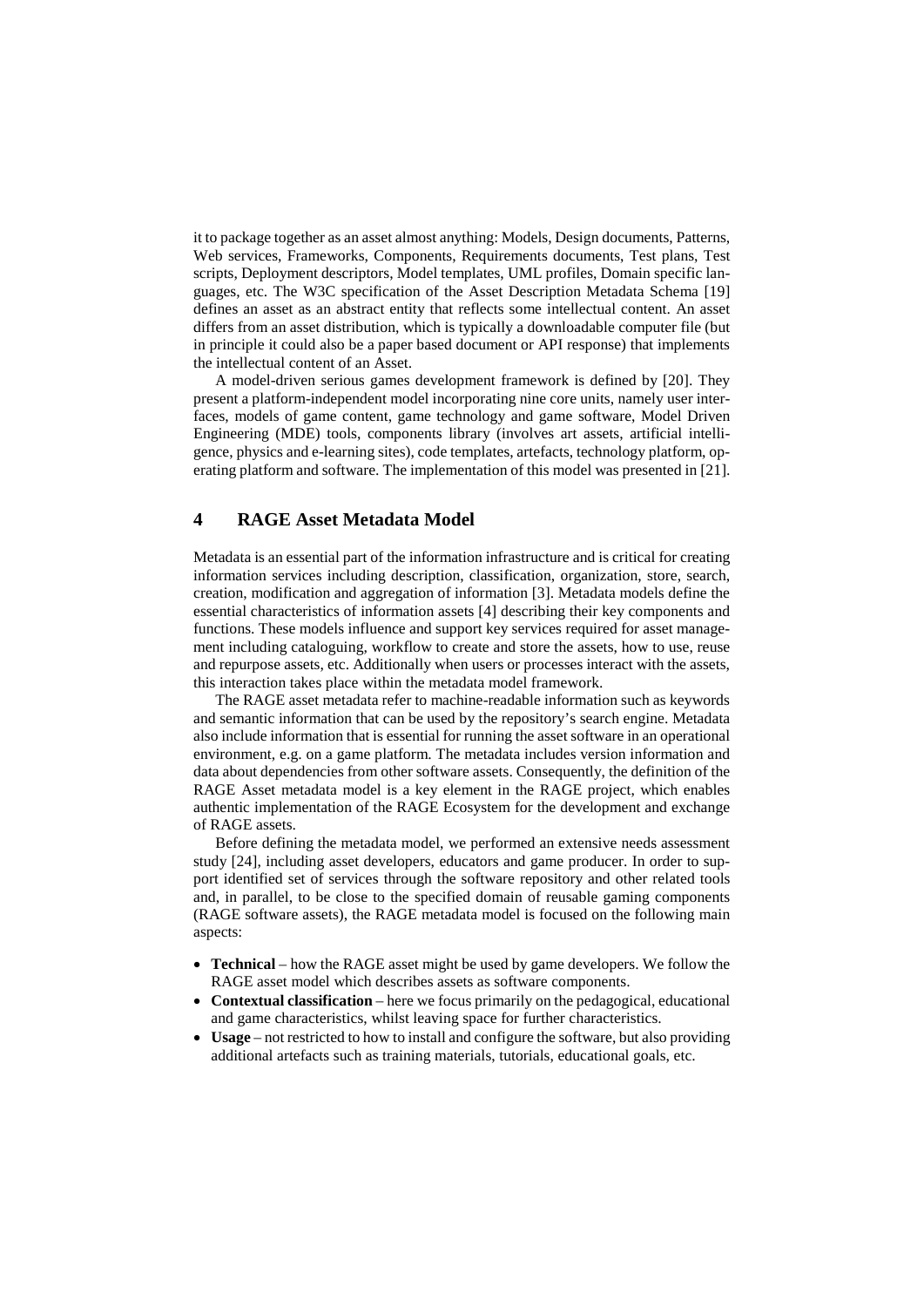• **Intellectual Property Rights** – to enable various business models proposed by RAGE project to be implemented.

Whilst designing the model, we broadly adhered to general metadata design principles as specified in [3]:

- **Reusability** reusing where possible existing metadata models, standards and available taxonomies and ontologies. We reuse parts of the RAS and ADMS metadata fields as well as parts of the LOM taxonomy.
- **Flexibility** to easily facilitate extension of the metadata description of an asset with additional features and characteristics.
- **Simplicity** we define most of the fields as not mandatory in order to easy the efforts of asset developers. We plan to develop tools for automatic extraction of the most important metadata field values.

The RAGE asset metadata model reuses and extends the specifications of RAS [16] and ADMS [19]. We have chosen the approach to use a core subset of RAS (see elements Asset, Solution, Usage, Artefacts, Requirements, Design, Implementation, Tests from [Table 1. Description of RAGE metadata schema elements\)](#page-7-0) and extend it with elements from ADMS (like Classification, Context, Concepts), IEEE LOM (used inside Classification and Context) and metadata related to the applied games domain. We could not use LOM (or even SG-LOM) directly, as it does not provide features for describing compound software objects. The most comprehensive and close to our needs RAS model is too general and complex, has slow adoption and is difficult for users [13, 15, 16]. It is also not consistent with current Software Engineering (SE) practices, as it supports the "waterflow" model for software development. For this reason we simplify significantly elements reused from RAS, and changed some details. The ADMS does not provide support for external artefacts and, similar to LOM, is lacking support for important SE features.

Several taxonomies are used as different Conceptual schemes inside the Context for describing educational elements such as Learning Goals, Knowledge transfer, Skills, Educational Disciplines, Teaching Phase, Learning Purpose, Educational Context, etc.

Although the internal representation of the RAGE metadata in the asset repository is in RDF, we have chosen to use XML as a manifest file format (a special file that contains information about the files packaged in a RAGE asset package) and an XML schema for the model for the following reasons:

- If the manifest file in the asset package is in RDF, it is difficult to validate it as demonstrated in [22].
- The URIs of the asset and artefacts are automatically generated after the asset is ingested in the repository so we cannot use them in the manifest beforehand.

Thus, we have chosen to use an XML schema for validation of the manifest files and to follow the approach used by the Europeana<sup>[4](#page-5-0)</sup> project for representing RDF in

<span id="page-5-0"></span> <sup>4</sup> http://www.europeana.eu/portal/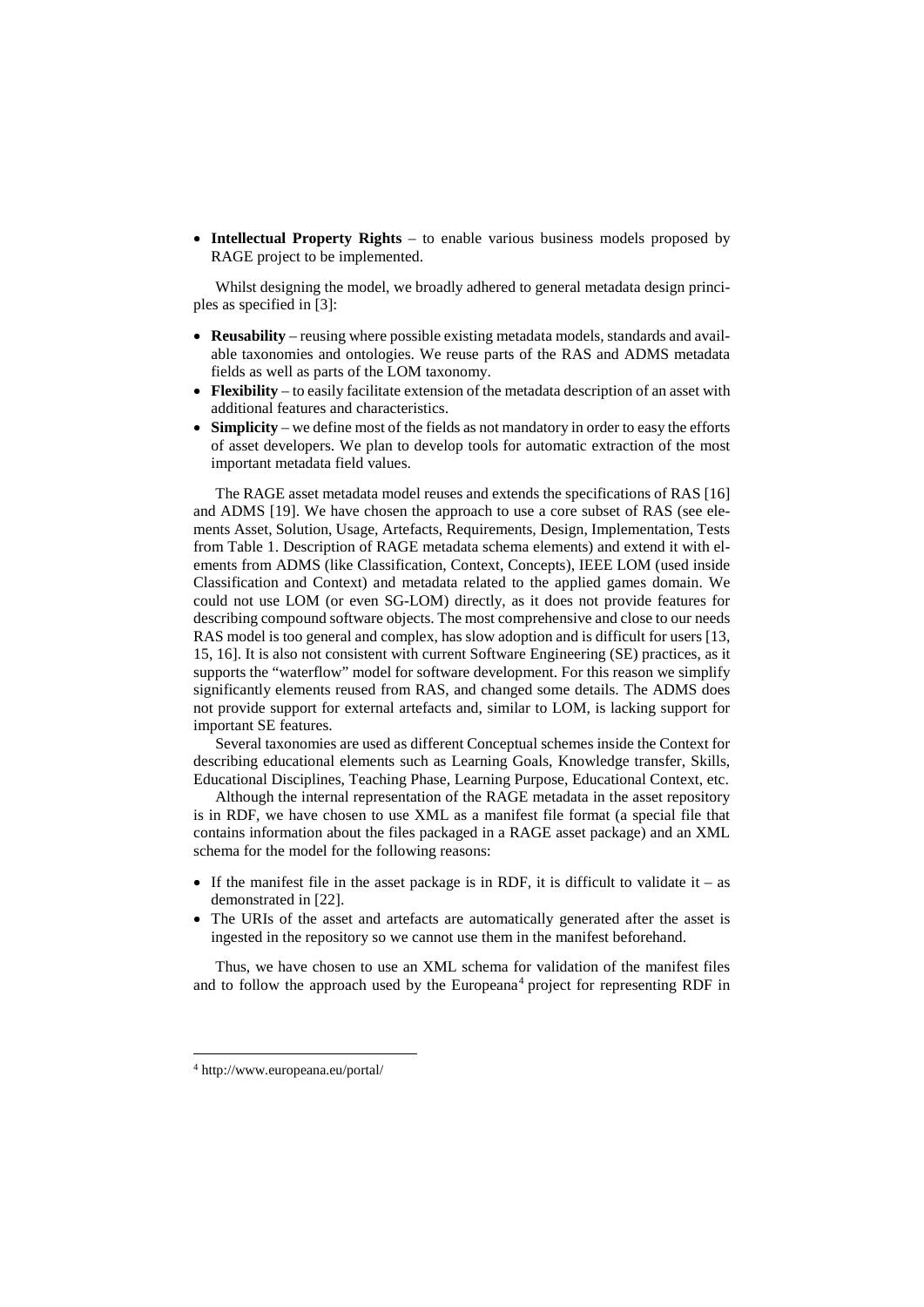XML. We have used some of the XSD schema files used by Europeana<sup>[5](#page-6-1)</sup> and modified them according to the specifics of the RAGE project. This approach provides for automatic validation of manifest files and easy transformation from XML to RDF and vice versa.

The RAGE Metadata Model defines the format of asset metadata as an XML schema, which is implemented in all tools that require the processing of these metadata, e.g. a package metadata editor, the asset repository, asset installation widgets, etc.



**Fig. 2.** The RAGE metadata schema

<span id="page-6-0"></span>The XML schema represented by a UML class diagram in [Fig.](#page-6-0) 2 can be interpreted while taking into account the following issues [23]:

- A UML class represents a complex XML element. For example, Asset is a complex XML element that has XML attributes and/or child elements.
- Within a UML class definition, the prefix «attr» denotes that the corresponding field is an XML attribute (and not a child element).
- Within a UML class definition, a field without «attr» prefix denotes a child element nested inside the element represented by the UML class definition. The field represents either a new definition of a simple element or a reference to an element (either simple or complex) defined in a referenced schema (e.g., dcterms).

<span id="page-6-1"></span> <sup>5</sup> https://github.com/europeana/corelib/tree/master/corelib-edmdefinitions/src/main/resources/eu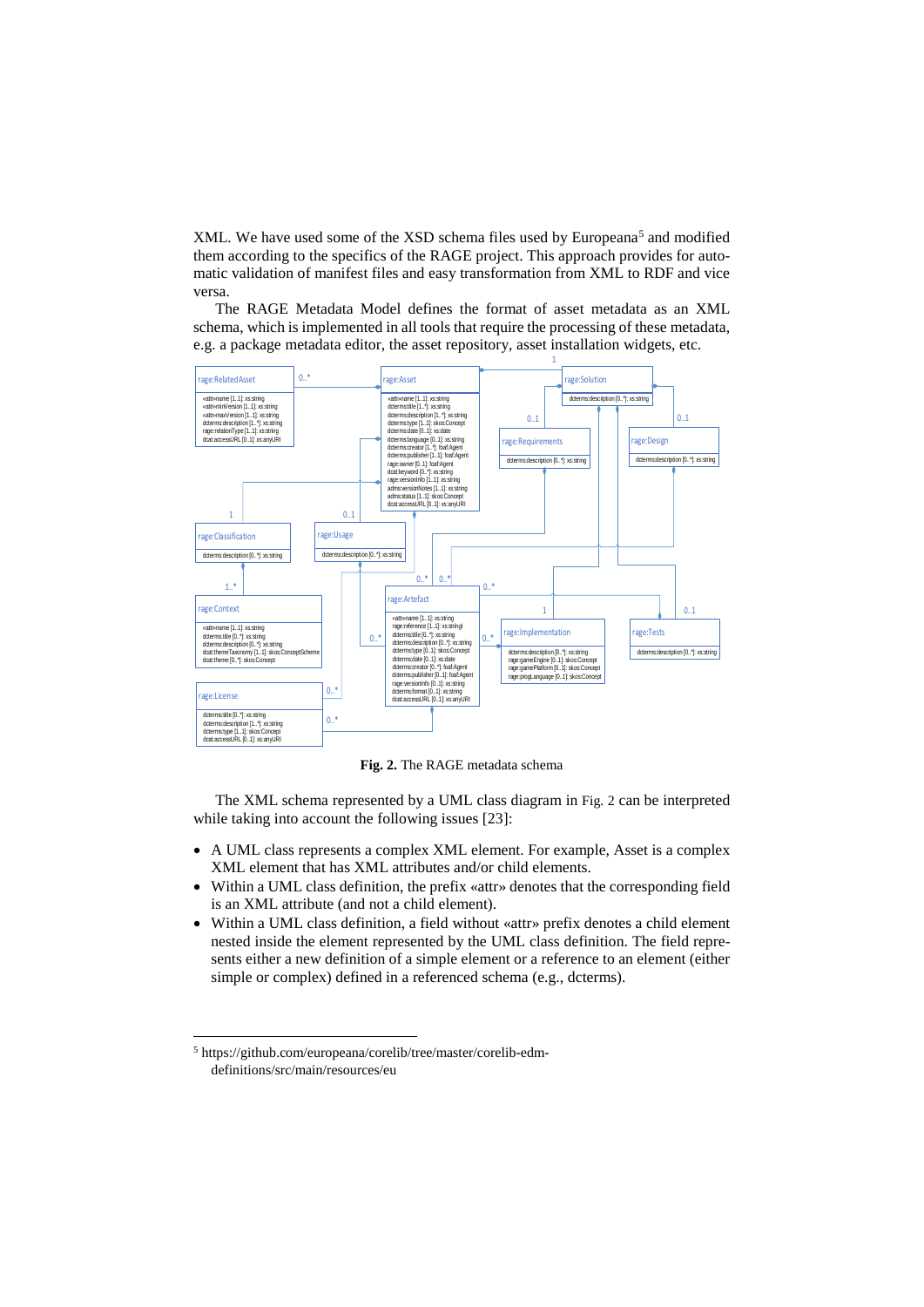• Composition connection denotes a parent-child relationship between two complex elements defined in the RAGE Metadata Schema (RMS).

<span id="page-7-0"></span>[Table 1. Description of RAGE metadata schema elements](#page-7-0) provides a textual description of the XML elements of the RAGE metadata schema.

| Asset                 | A self-contained solution that demonstrates economic value potential, based on<br>advanced technologies related to computer games, and intended to be reused or<br>repurposed in a variety of game platforms and scenarios. |
|-----------------------|-----------------------------------------------------------------------------------------------------------------------------------------------------------------------------------------------------------------------------|
|                       | Includes a set of descriptors for pedagogical classification of the asset (learning                                                                                                                                         |
| Classification        |                                                                                                                                                                                                                             |
|                       | goal, learning functions, educational patterns used, etc.) as a learning object, as                                                                                                                                         |
|                       | well as a description of the educational context(s) for which the asset is relevant                                                                                                                                         |
| Context               | Defines a conceptual frame, which helps explain the meaning of elements in the                                                                                                                                              |
|                       | asset (game context where asset can be used, educational context, and links be-                                                                                                                                             |
|                       | tween game and learning mechanics in the game).                                                                                                                                                                             |
| Concept Scheme        | A vocabulary, thesaurus or taxonomy used for organizing concepts.                                                                                                                                                           |
| Concept               | Represents a particular concept within a vocabulary, thesaurus or taxonomy.                                                                                                                                                 |
| Solution              | Describes the artefacts of the asset.                                                                                                                                                                                       |
| Usage                 | Contains information for installing, customizing, and using the asset.                                                                                                                                                      |
| <b>Related Assets</b> | Describes the asset's relationship to other assets.                                                                                                                                                                         |
| Artefact              | Any physical element of an asset corresponding to a file on a file system. Artefacts                                                                                                                                        |
|                       | can include also version and license information.                                                                                                                                                                           |
| Requirements          | Contains artefacts that specify the asset requirements such as models, use-cases,                                                                                                                                           |
|                       | or diagrams.                                                                                                                                                                                                                |
| Design                | Contains artefacts that specify the asset design such as diagrams, models, interface                                                                                                                                        |
|                       | specifications, etc.                                                                                                                                                                                                        |
| Implementation        | Has a collection of artefacts that identify the binary and other files that provide the                                                                                                                                     |
|                       | implementation.                                                                                                                                                                                                             |
| <b>Tests</b>          | Contains artefacts (models, diagrams, artefacts, and so on) that are intended to de-                                                                                                                                        |
|                       | scribe the testing of the asset such as testing procedures, concerns and test units.                                                                                                                                        |
| License               | Contains conditions or restrictions that apply to the use of an asset or artefact, like                                                                                                                                     |
|                       | is it in the public domain, can it be used for non-commercial purposes, etc.                                                                                                                                                |
| Agent                 | Describes a person or organization that is a contributor (creator, publisher, and                                                                                                                                           |
|                       | owner) of an asset or artefact.                                                                                                                                                                                             |

**Table 1**. **Description of RAGE metadata schema elements**

## **5 The RAGE Metadata Editor**

An important aspect of the metadata usability is the development of a metadata editor. This is a tool that facilitates the modification of asset metadata. The design of the RAGE metadata editor follows principles similar to these of the RAGE asset metadata model design in that:

- **Simplicity** the editor hides the internal complexity of the metadata representation;
- **Flexibility** the interface is generated on-the-fly, based on the metadata schema;
- **Usability** various features for increasing the user comfort while editing metadata.

The visual simplicity is a principle that focuses on the user experience with the metadata editor. The metadata schema uses 7 different metadata structures that capture the spectrum of various data types and relations of asset descriptions. For example, there are data which are stored as attributes, as simple data entities or as sequences of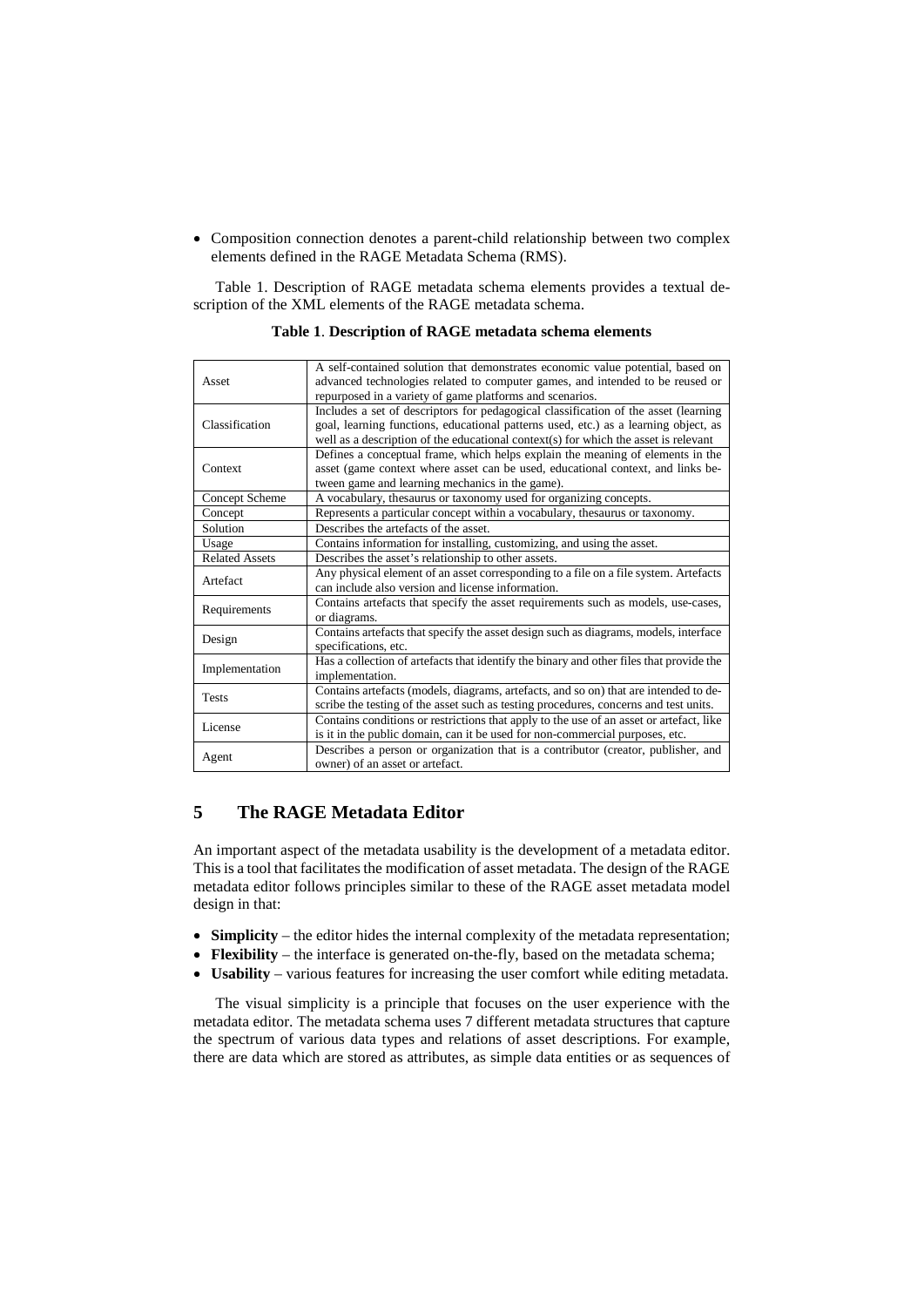data. There are data which are conditional, or which have values from some predefined vocabulary. The editor hides this complexity and the user is not exposed to the internal structure of the metadata.

[Fig.](#page-8-0) 3 represents a small fragment from a sample asset's metadata. It demonstrates how four of the different internal types are visualized consistently. For example, the *Name* of an asset, marked by (1), is internally stored as an XML tag attribute; the *Title* (2) is a simple string datum, the *Creator* (3) is an optional field, which is currently set to *Organization* and the elements *Name*, *Mbox* and *Homepage* (4) of the creator form a sequence of data, describing the creator's organization.



RAGE METADATA EDITOR

**Fig. 3.** Sample asset metadata visualized by the editor

<span id="page-8-0"></span>Each metadata entry could be defined with a set of additional properties, like cardinality, current language, etc. They are also presented in the user interface. The small list boxes to the right of some metadata fields, like *Description* (5), allow the user to set the language of the content. The *Description* has cardinality 1+, which means that it is compulsory (marked by red asterisks) and it may have several instances (marked by the small +DESCRIPTION (6) buttons below the metadata box).

The principle of flexibility means that the editor is not bound to a fixed metadata structure. Instead, it reads the metadata description, extracts the schema file and then recursively processes schemas until it reconstructs the full structure of the metadata. Currently, except for the main asset metadata schema (stored in DefaultProfile.xsd), the editor also processes ADMS (Europeana's Asset Description Metadata Schema), DCAT (Data Catalog Vocabulary), DCTerms (Dublin Core Terms), FOAF (Friend-ofa-friend Schema) and RDF (Resource Description Framework).

Once the editor is familiar with the metadata structure, it builds the corresponding interface. Then it populates it with the actual metadata of the asset. This may recursively request the editor to generate new sections of the interface, if there are many instances of metadata with  $0+$  or  $1+$  cardinality. Because the actual structure could easily become too complex, the editor arranges the user interface elements in collapsible nested blocks.

The main advantages of a dynamic metadata editor are: (1) changes in the structure of RAGE asset metadata do not require corresponding changes in the RAGE metadata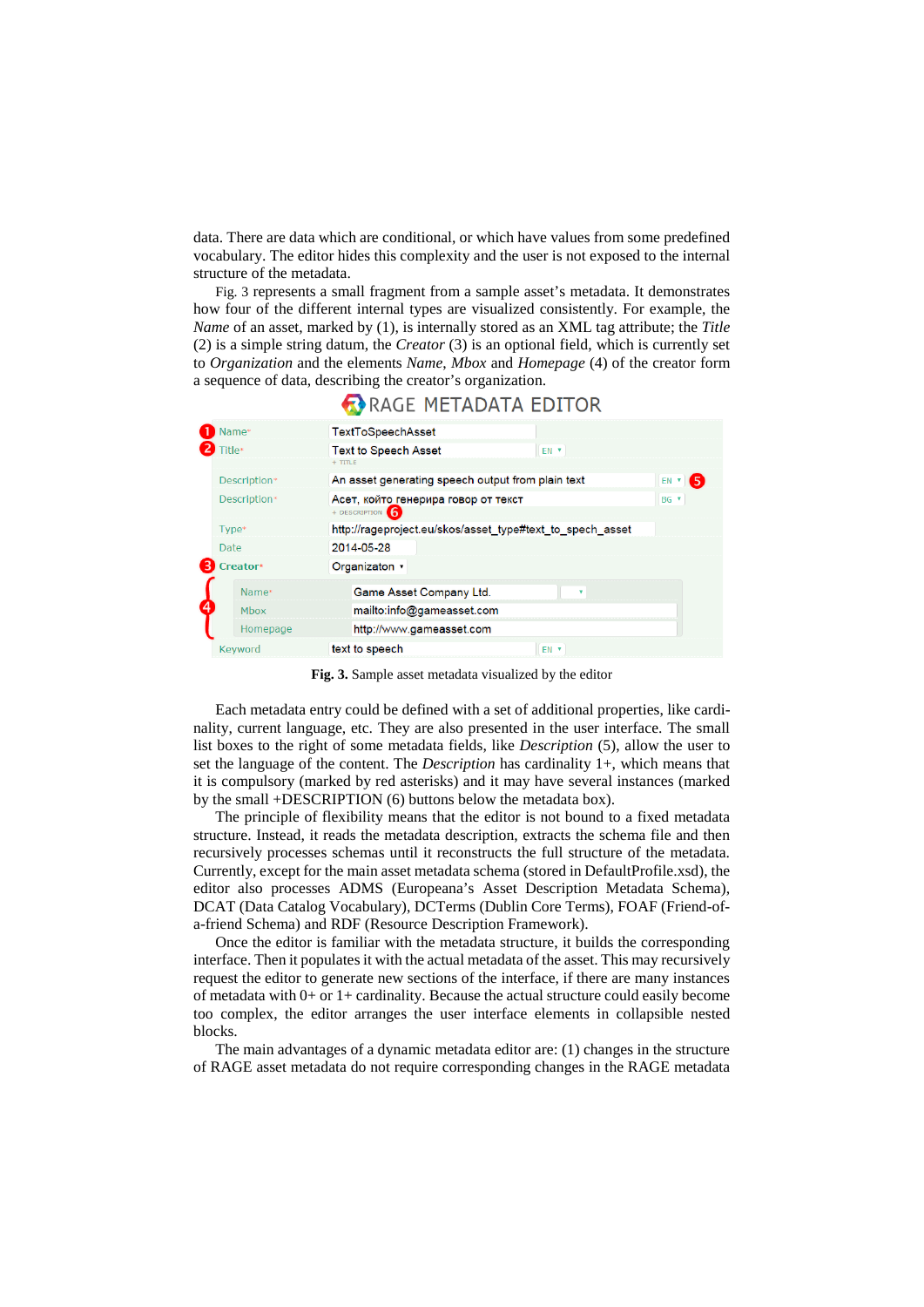editor; this allows the RAGE project the flexibility to adapt and improve the metadata model with minimal impact on other project software; and (2) the editor builds the interface by examining the schemas referenced by the metadata. As a result, it is possible to feed the editor with another metadata and other schemas. In this way the asset metadata editor can be used as a metadata editor of other RAGE entities, such as asset packages and artefacts.

When the interface is completely collapsed, it fits into a single screen and displays the most basic metadata of an asset like its name, description, keywords, versions, etc.



**Fig. 4.** The RAGE Taxonomy Selector used within the RAGE Metadata Editor

<span id="page-9-0"></span>The classification of assets is implemented as references to taxonomies' concepts. To provide a convenient interface to concept selection the Metadata Editor embeds the RAGE Taxonomy Selector. This selector provides an interactive approach to select items from RAGE taxonomies that can be used to classify assets. [Fig.](#page-9-0) 4 shows the Taxonomy Selector embedded in the Metadata Editor. The currently selected taxonomy is *Knowledge Transfer* (1) and the selector is (2).

After a user completes the editing of asset metadata, the editor generates an XML file. Prefixes are used in order to make XML tags shorter and easier to comprehend. Tags are aligned horizontally and vertically to provide clues for the hierarchy of metadata sections. Such styling easies the manual metadata manipulation during the initial phases of the software development.

#### **6 Conclusion**

In this paper we discussed a new approach for providing reusability, repurposing and interoperability of game software components called assets. The RAGE asset model is introduced, and the problem of how to describe applied game software assets in a machine-readable way to be used by game developers to add pedagogical and educational value to their games is discussed.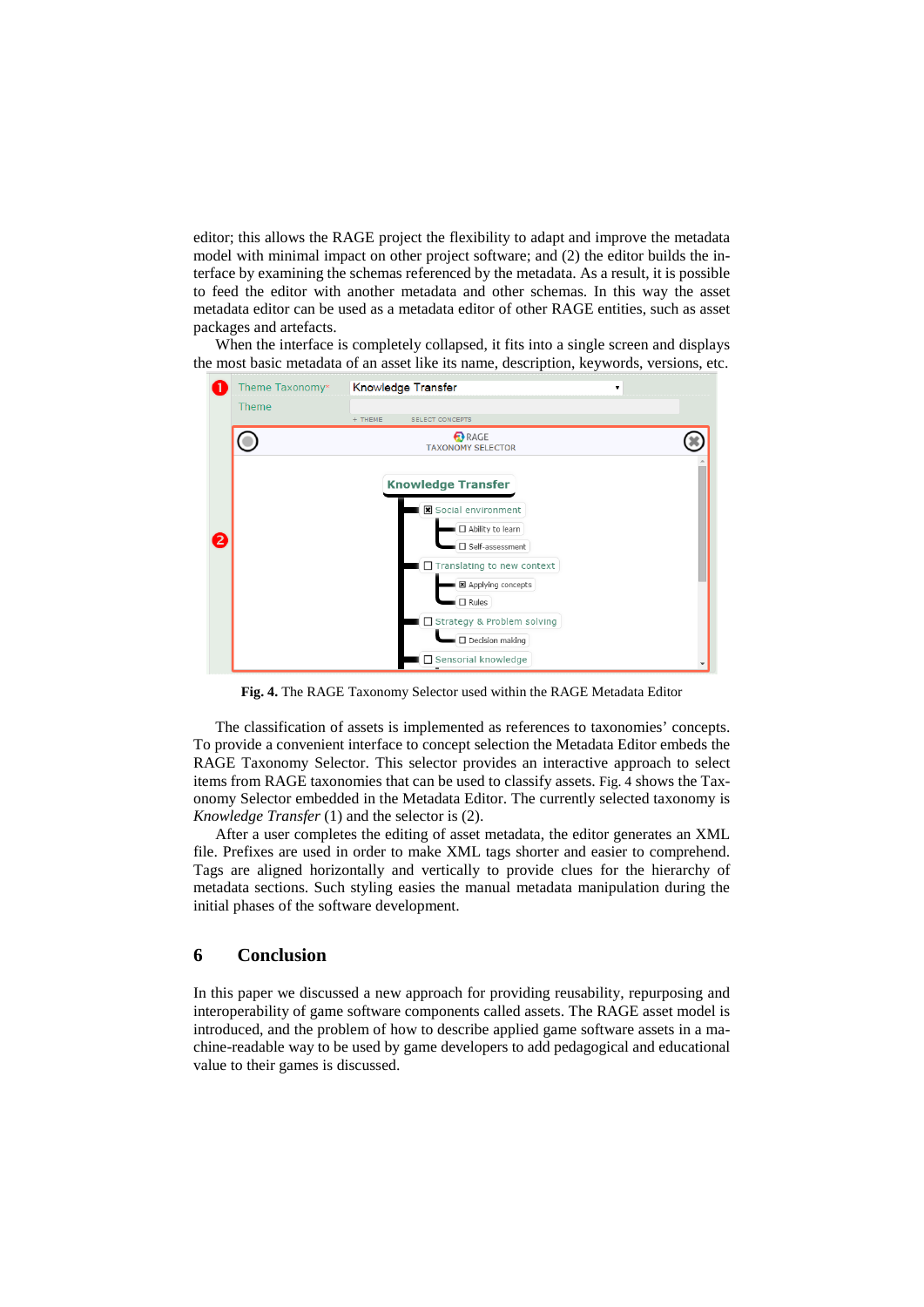The paper presents in detail two key outputs for the RAGE project – the RAGE metadata model and the RAGE metadata editor. Both are created using simple design principles providing flexibility and reusability. The RAGE metadata model extends a core subset of RAS with elements from ADMS, IEEE LOM and applied games metadata. Its metadata schema provides support for the metadata of game artefacts, software engineering features and learning objects, this makes it very promising and useful for any applications dealing with applied gaming assets. The proposed interface of the metadata editor is driven by the RAGE metadata schema, but any structural changes in the RAGE asset metadata will not incur further changes in the metadata editor. Moreover, its interface changes automatically when feeding the editor with other metadata schemas. This makes it useful for editing other metadata such as these of asset packages or artefacts.

Both the RAGE metadata model and RAGE metadata editor provide a basis for classification, search and retrieval of gaming assets, by using references to taxonomies' concepts through a Taxonomy Selector. The generated XML file represents structurally the asset metadata and facilitates both software interoperability in game development and usage of assets' educational values for technology-enhanced learning applications.

**Acknowledgements.** This work has been partially funded by the EC H2020 project RAGE (Realising an Applied Gaming Eco-System); http://www.rageproject.eu/; Grant agreement No 644187.

#### **References**

- 1.van der Vegt, G.W., Westera, W., Nyamsuren, N., Georgiev, A., Martinez Ortiz, I.: RAGE architecture for reusable serious gaming technology components, International Journal of Computer Games Technology, Vol 2016 (2016), http://dx.doi.org/10.1155/2016/5680526
- 2.van der Vegt, G.W., Nyamsuren, N., Westera, W.: RAGE reusable game software components and their integration into serious game engines, accepted in the proc. Of the 15th International Conference on Software Reuse (ICSR-16) (2016).
- 3.Duval, E., Hodgins, W., Sutton, S., Weibel, S. L.: Metadata principles and practicalities. Dlib Magazine, Vol 8(4), DOI: 10.1045/april2002-weibel (2002).
- 4.Windsor, R.: Metadata Models: What They Are And Why You Need One For Successful Digital Asset Management, WebDAM white paper (2014) https://webdam.com/blog/whatare-metadata-models-pt-1/
- 5.Furtado, Andre: SHARPLUDUS: Improving game development experience through software factories and domain-specific languages, MSc Thesis, University of Pernambuco, Brasil (2006).
- 6.Raies, K., Khemaja, M.: Towards gameplay ontology for game based learning system design process monitoring, in TEEM '14 Proceedings of the Second International Conference on Technological Ecosystems for Enhancing Multiculturality, ACM New York, USA, pp. 255- 260 (2014)
- 7.Arnab, S., Lim, T., Carvalho, M. B., Bellotti, F., de Freitas, S., Louchart, S., Suttie, N., Berta, R., De Gloria, A.: Mapping learning and game mechanics for serious games analysis. British Journal of Educational Technology. Special Issue: Teacher-led Inquiry and Learning Design. Volume 46, Issue 2, pp 391–411 (2015).